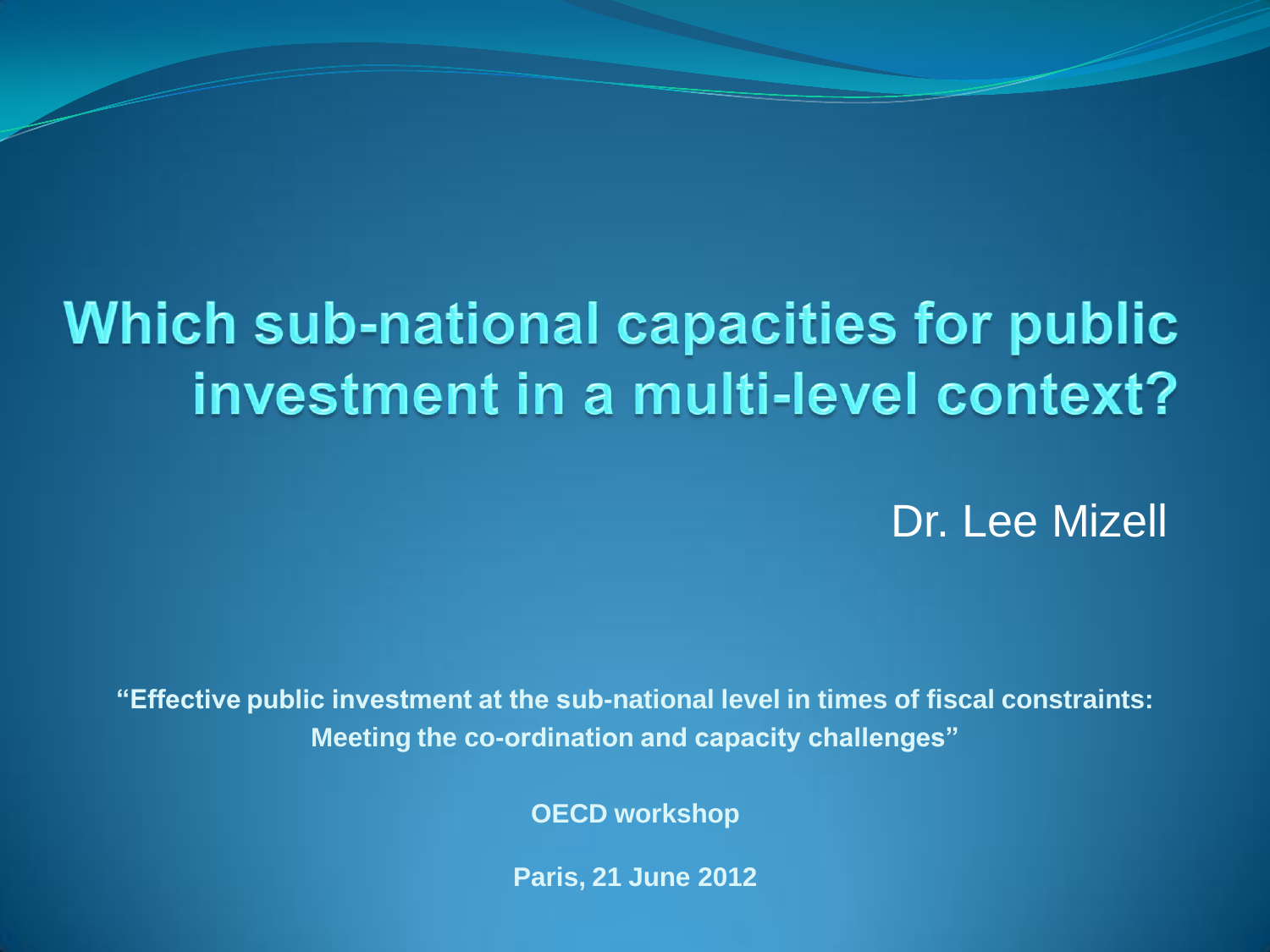## **Presentation overview**

- **This presentation draws from background research prepared for the OECD**
- **The presentation will address three questions:**
	- **1. Which sub-national capacities are important for efficient and effective public investment?**
	- **2. Which mechanisms can support sub-national capacity development?**
	- **3. What aspects of the broader "enabling environment" deserve attention?**

**Next steps and questions for discussion**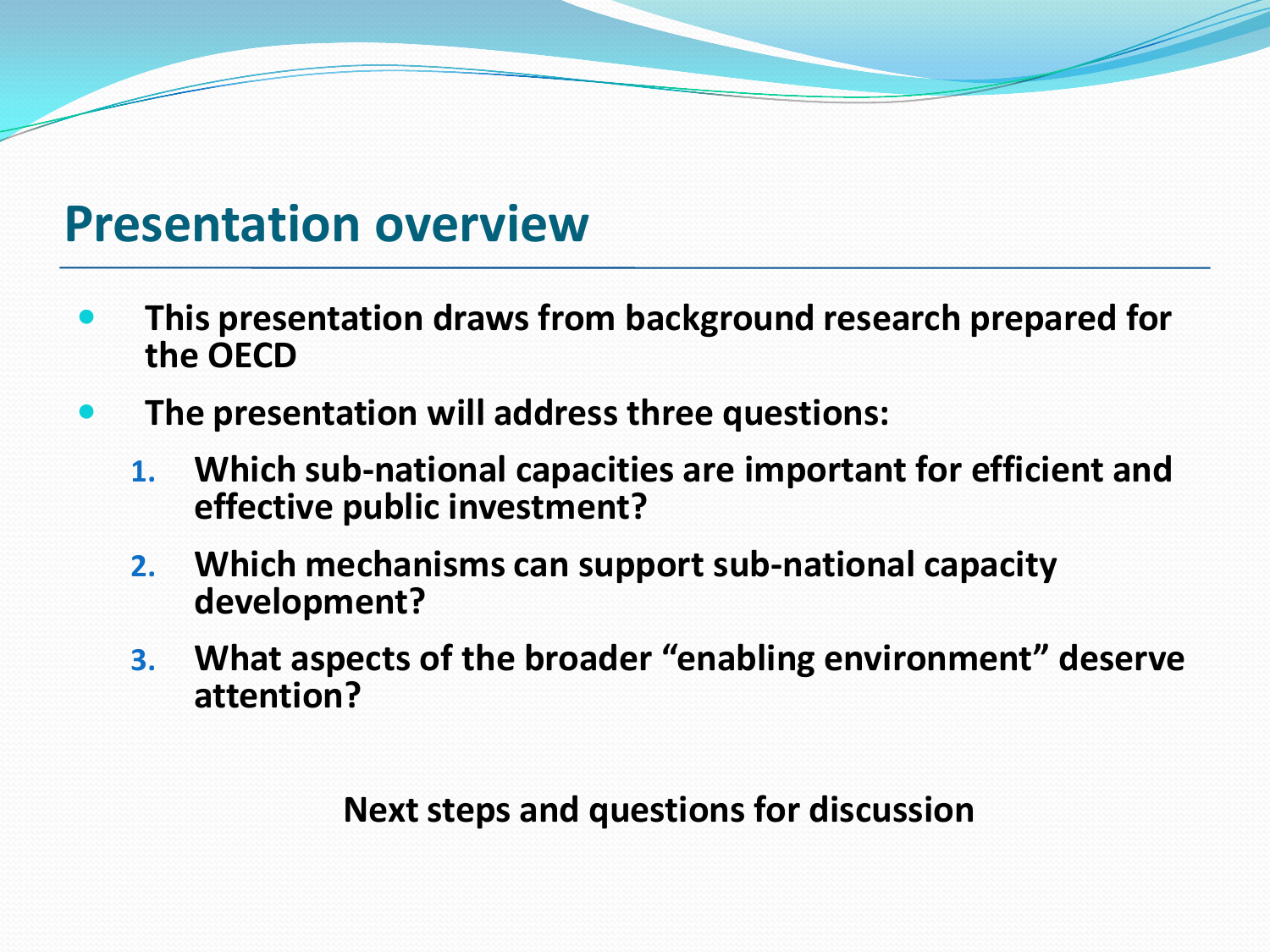## **Which sub-national capacities are important? (1)** *5 principles can guide the selection of sub-national capacities for efficient and effective public investment*

Sub-national capacities for public investment should:

- Facilitate design and implementation of an investment portfolio that promotes endogenous regional growth
- Reflect the multi-level governance context of sub-national public investment
- Reflect good practices in public investment management and OECD principles for good governance
- Be generally applicable for all types regions, but allow for prioritization in regions with differing characteristics
- Be able to be evaluated and targeted for capacity development

#### **Characteristics of a sound investment mix:**

- *Tailored:* …based on assessment of regional (or local) characteristics and specific competitiveness factors
- *Results-oriented*: …designed with attention to national and sub-national development goals, complementarities and conflicts among sectoral investments, and the need to invest in hard and soft infrastructure
- *Realistic*: … thoroughly assessed and prioritized; funded with a multi-year budget envelope
- *Forward-looking*: …oriented to current competitiveness as well as to sustained growth in the global economy.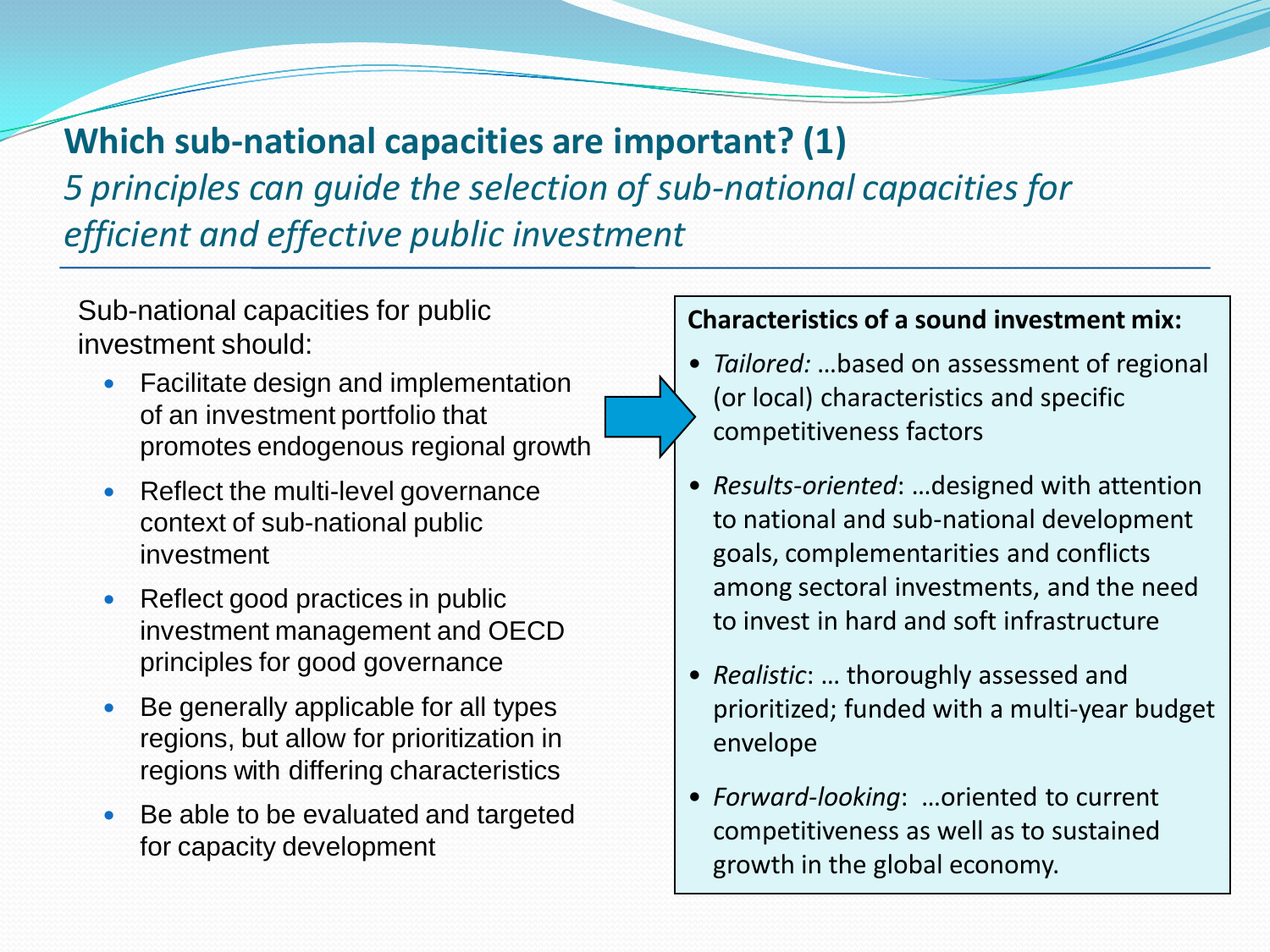# **Which sub-national capacities are important? (2)**

15 *sub-national capacities correspond to the principle stages of the investment cycle and five key goals*

| <b>Stage of</b><br><b>Investment Cycle</b> | Goal                                                         | <b>Critical Sub-national Capacity</b>                                                      |
|--------------------------------------------|--------------------------------------------------------------|--------------------------------------------------------------------------------------------|
| Planning                                   | To design a portfolio for<br>endogenous growth               | To engage in strategic planning for endogenous growth                                      |
|                                            |                                                              | To co-ordinate across sectors to achieve an integrated place-based approach                |
|                                            |                                                              | To co-ordinate with other jurisdictions on strategic planning                              |
|                                            |                                                              | To involve stakeholders, such as citizens, universities, and firms, in planning            |
| Finance and<br>budgeting                   | To ensure adequate resources                                 | To tap traditional and innovative financing mechanisms for public investment               |
|                                            |                                                              | To mobilize private sector financing                                                       |
|                                            |                                                              | To link strategic plans to multi-annual budgets                                            |
| Implementation                             | To achieve rigor, integrity &<br>coherence in implementation | To conduct rigorous ex-ante appraisal                                                      |
|                                            |                                                              | To possess transparent, competitive, procurement processes w/internal control systems      |
|                                            |                                                              | To engage in "better regulation"                                                           |
|                                            | To promote results and learning                              | To possess a well-designed indicator system w/realistic, performance promoting targets     |
|                                            |                                                              | To have timely, relevant data available for planning, implementation, and evaluation       |
| Evaluation and<br>audit                    |                                                              | To conduct and use regular ex-post evaluation and audit                                    |
|                                            |                                                              | To establish "learning loops" for monitoring and evaluation                                |
| Throughout                                 | To facilitate achievement of<br>goals                        | To attract and retain staff able to undertake technical projects using professional skills |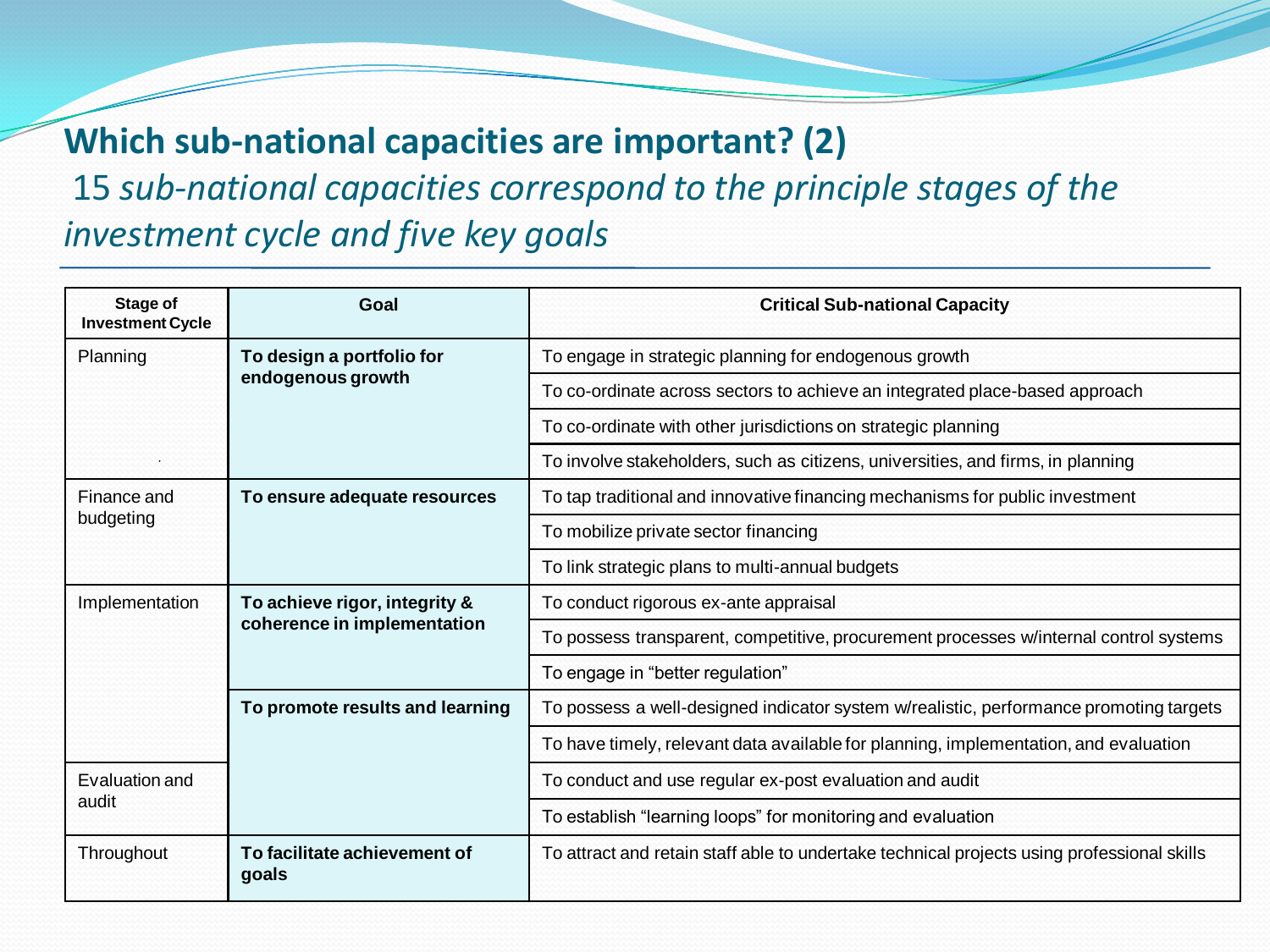## **What mechanisms can strengthen sub-national capacity?** *Capacity development emphasizes institutional strengthening*

- Formal guidance documentation to enhance technical capacity
- Technical support from higher levels of government, consultants, universities
- Financial incentives for good practice
- Professional networks/communities of practice and peer reviews
- Regional development organizations as sources of expertise and capacity, particularly for sub-national governments lacking the scale and skills to undertake investment activities effectively on their own
- Intergovernmental collaboration platforms
- E-government tools to strengthen processes and harmonize capacity
- HRM policies and training for strengthening the civil service
- Demand for high-quality planning, implementation, monitoring and evaluation

Capacity assessment and support can be incorporated in contractual relations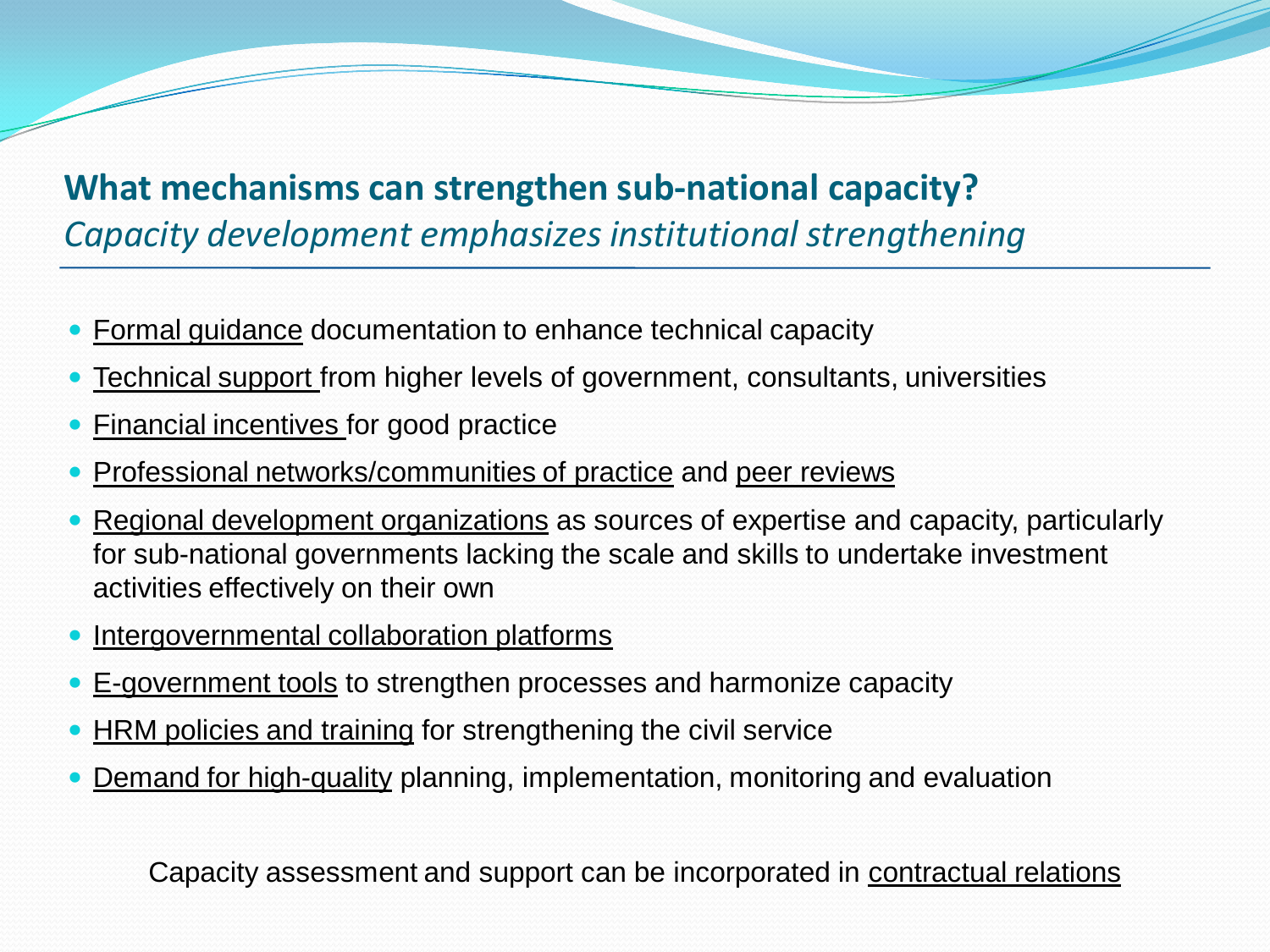### **What about the broader "enabling environment?"**

*The multi-level governance context for sub-national public investment means capacities must exist at all levels of government; regional characteristics matter*

- 66% of public investment occurs sub-nationally, but SNGs do not act alone
- Their capacity to design and implement public investment is affected by :
	- Policies and practices at higher levels of government
	- The efficacy of co-ordination mechanisms and information exchange
	- The extent of decentralization and regional authority
	- The characteristics of different regions

### **Leading to a need to:**

- **Ensure and strengthen capacity & good practices at higher levels of gov't.** 
	- Setting, communicating and linking development priorities
	- Establishing good practice in integrity and transparency
	- Developing a coherent regulatory framework across levels of government
	- Promoting sound and supportive intergovernmental fiscal relations
- **…. and across levels of government**
	- Effective vertical and horizontal co-ordination capacity
- **Prioritize the importance of different sub-national capacities**